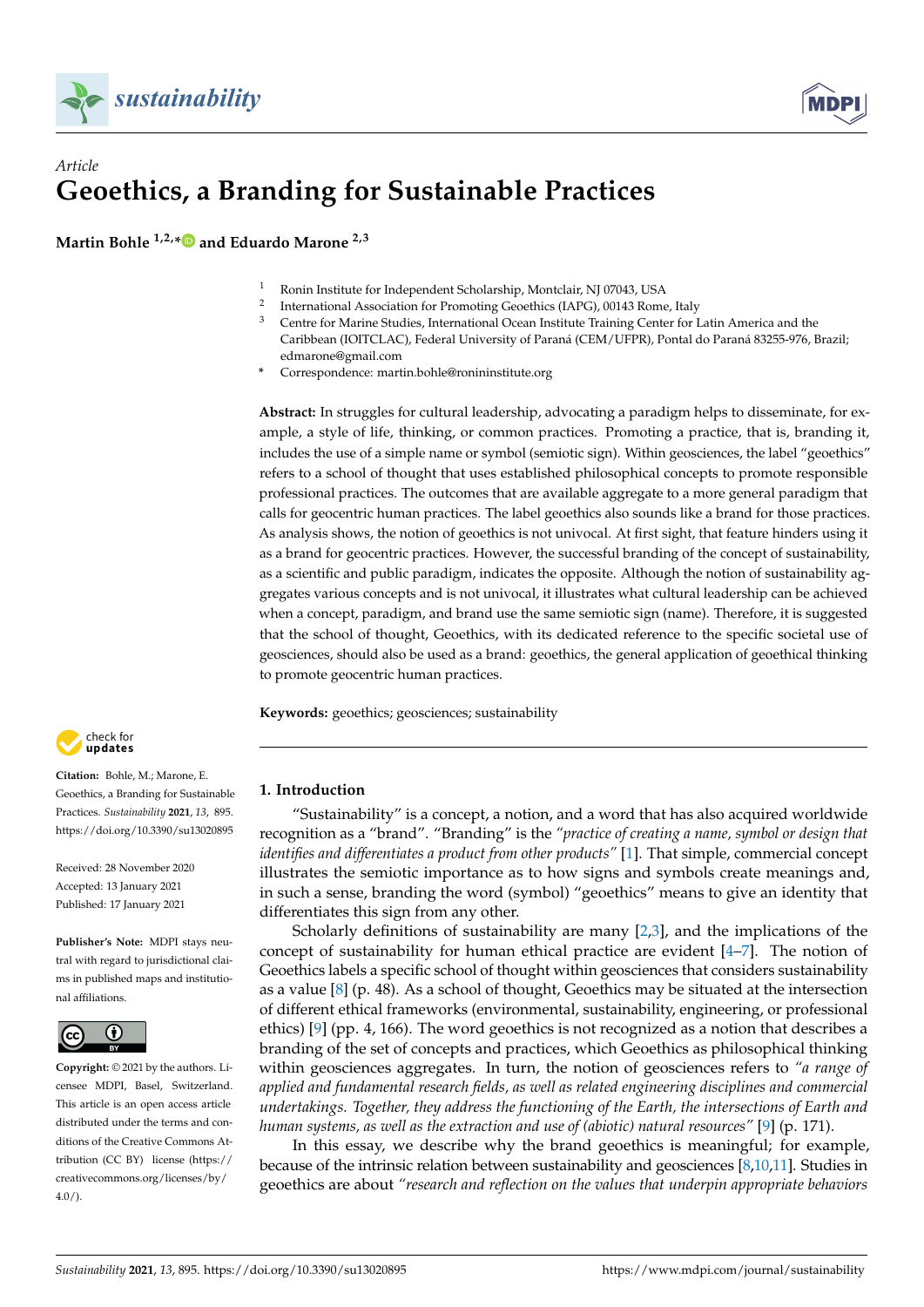*and practices, wherever human activities interact with the Earth system"* [\[12\]](#page-7-9) (pp. 4–5) [\[13\]](#page-7-10). However, considering the ambition that is expressed in this phrase, perceiving geoethics as a competitor of, for example, spiritual concepts such as Gaian Ethics [\[14\]](#page-7-11) is a mistake. The sciences of the abiotic compartments of Earth are at the origin of geoethics, which render it, at least on first sight, anthropocentric and a-historic (because of the manner in which it refers to the activities of people).

The Earth, as a human place, exhibits interwoven physical, cultural, and technological dimensions [\[15–](#page-7-12)[18\]](#page-7-13). Nature belongs to that place and is tightly interrelated on any dimension of the human place. Lasting, sustainable interrelations are the essence of the human condition [\[19\]](#page-8-0). Within that human place, that is, within the human niche [\[20\]](#page-8-1) or planetary social-ecological system [\[21\]](#page-8-2), the ethics of human practices are about what ought to be done [\[22,](#page-8-3)[23\]](#page-8-4). They set pivotal paradigms for human practices. Various ethical frameworks are available; that is, there are various schools of environmental or sustainability ethics [\[24](#page-8-5)[,25\]](#page-8-6), including some that use the label geoethics [\[26\]](#page-8-7).

A paradigm encapsulates a generic view or set of ideas about how to perceive something. Branding the geoethical paradigm is not only about the rational or epistemic backgrounds of Geoethics. It goes beyond that, offering a sense-making of the paradigm by also appealing to emotional roots, or as Mike Begon [\[27\]](#page-8-8) said, *"we should adopt, and repeat, emotionally appealing catch phrases"* (p. 394). Branding is a way of emotionally appealing to other people, particularly outside academia [\[28\]](#page-8-9). Thus, the branding exercise acquires an unquestionable semiotic relevance, giving the sign of geoethics rational and emotionally appealing meanings.

Branding serves in a cultural-political struggle to shape meaning and content. The naming of a paradigm does function as a semiotic sign, which triggers the affective societal contexts of the ideas that the paradigm encapsulates [\[29\]](#page-8-10). Branding through a semiotic sign is about affective sense-making of insights and practices at the level of social groups [\[30](#page-8-11)[,31\]](#page-8-12). Affective anchorage in social and cultural lives is a precondition of a brand and renders it operational. Therefore, appropriate societal contexts of the scientific content must be given to brand a (scientific) paradigm. The brand sustainability may serve as an example, for which Gro Harlem Brundtland recently summarized the societal contexts:

*that we will only secure a prosperous, peaceful and liveable planet if we harness economic growth and development to social solidarity across and between generations* . . . *Today, faced with the imperative of tackling climate change and responding to radical, fast-paced shifts in global technology, consumption and population patterns, there is growing consensus that sustainable development is the only way that we can avert environmental and social disaster* . . . *I have always believed that the development of science itself must be informed by humane values, and its awesome power must be applied in ways that respect human rights and share the benefits of progress in an equal and just fashion.* [\[32\]](#page-8-13) (pp. xv–xvi)

Geoethics is discernible within the geosciences as a school of thought and has been for a bit more than a decade. Sustainability, as a scientific school of thought, is much older, and it exists as an accepted political concept. However, sustainability is not the hegemonic societal concept of the contemporary globalized society, although it is part of the cultural mainstream. Compared to it, geoethics is more like an ambition, although the notion of geoethics sounds like a branding. The meaning of the term seems evident. It sounds like a call to human agents to have an Earth-centric perspective and practices.

Geoethical practice takes its strength from the fact that it is anchored in the geosciences, the sciences of the functioning of a habitable planet [\[33\]](#page-8-14). As quoted above, works in geoethics are about *"research and reflection on the values that underpin appropriate behaviors and practices, wherever human activities interact with the Earth system"* [\[12\]](#page-7-9) (pp. 4–5) [\[13\]](#page-7-10). That phrase also coins the paradigm geoethics.

Whether geoethical practice has the potential to be branded beyond the professional geosciences is the research question of this essay. Assessing it requires going beyond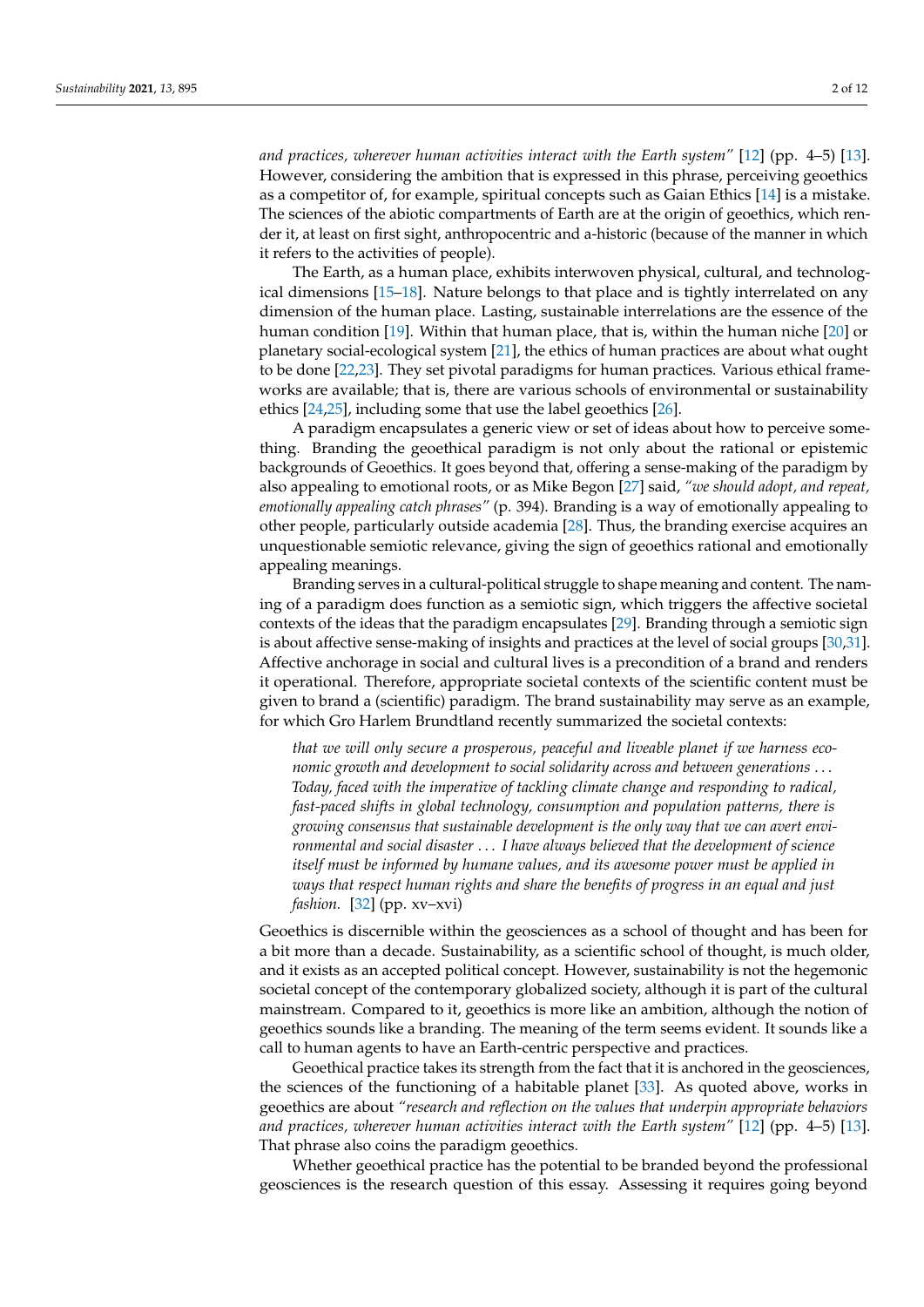concerns for the environment, economic growth, and social solidarity to consider the challenge of anthropogenic global change [\[34\]](#page-8-15); hence, the defiant Earth [\[35\]](#page-8-16).

Following this introduction, the essay is structured in three sections: first, the contexts for a paradigm of geoethics are described; second, the branding potential is discussed; and third, it is concluded how to situate geoethics as a brand.

#### **2. Contexts for a Paradigm "Geoethics"**

This section is subdivided into five parts: a brief description of geoethics (for a comprehensive description, see [\[8\]](#page-7-5)); an outline of the sociohistorical context of geosciences; a sketch of the affective connotations of the central geoethics paradigm; a description of the ambiguous use of the term geoethics in the scientific literature; and a reference to the use of geoethics in the public sphere.

#### *2.1. Sketching [G][g]eoethics*

The concepts that underpin geoethical thinking (Geoethics) draw only on Western cultures, as the semantic roots of the (anglicized) notion of geoethics encapsulate nicely. Specifically, Geoethics draws on Kantian models that put the human agency at the center [\[36\]](#page-8-17). No reference is made to cultural models of other parts of the world (e.g., non-Western models, such as the African Ubuntu culture or Buddhist, Chinese, Indian, or Islamic cultures).

Initially, Geoethics was about deontological concerns, that is, how geo-professionals situate themselves in professional contexts [\[37–](#page-8-18)[39\]](#page-8-19). Geoethics is designed as a virtue-ethics with the responsible and (geoscience) knowledgeable individual as a central (Kantian) tenet. It has been proposed to situate geoethics at the intersection of sustainability ethics, environmental ethics, and professional ethics [\[40\]](#page-8-20). That arrangement is justified because geoethics is supporting professionals who apply geoscience expertise.

Studying the concepts that underpin ethical practices in geosciences led to insights into how Geoethics may support any citizen when intervening in the Earth system [\[23\]](#page-8-4). Explicitly studying further ethical practices for times of global anthropogenic change [\[34\]](#page-8-15) led the authors of this essay to consider Geoethics as a reflection on sound governance practices to navigate the human niche [\[36\]](#page-8-17). Hence, studying ethical practices in geosciences indicates that Geoethics may be of more diverse use than initially thought, thus scaling up a simple deontological level to broader-applied ethics inquiries going beyond geoscientific professional practices.

Geoethics uses normative settings of an intermediate level, such as calls to act in a responsibility-focused way. It does so without explicitly referring to specific ethical frameworks (e.g., Rawlsian ethics of justice [\[7\]](#page-7-4)) that would prescribe what ought to happen. Instead, geoethics exhibits a relativism (that is a pluralism of ethical frameworks) constrained by scientific knowledge [\[41\]](#page-8-21) to favor *"context-dependent in space and time and ethically sound choices* . . . *[and] a strong awareness of the technical, environmental, economic, cultural and political limits existing in different socio-ecological contexts"* [\[13\]](#page-7-10). Hence, Geoethics exhibits a systemic relativism; namely, it leaves the human agent the choice whether to use a specific ethical framework. Consequently, what is understood in geoethics as sound ethical practice may alter with the ethical framework that is used by the human agent [\[42\]](#page-8-22) and, mutatis mutandis, what is perceived as a sound geoethical practice varies depending on whether Utilitarian concepts [\[43\]](#page-8-23), Prioritarianism [\[44\]](#page-8-24), or a Rawlsian variant of ethics of justice [\[7\]](#page-7-4) are applied. The benefit of such a "relativism by design" is that a diversity of cultures can be accommodated if two central tenets are observed, namely "individual accountability" and "scientific knowledge-base". The first tenet implies a substantial Kantian overhead. The second tenet implies deep roots in the history of the European Enlightenment. Therefore, the "relativism by design" of Geoethics is less a moral relativism but more the outcome of being an epistemic-moral hybrid [\[45\]](#page-8-25).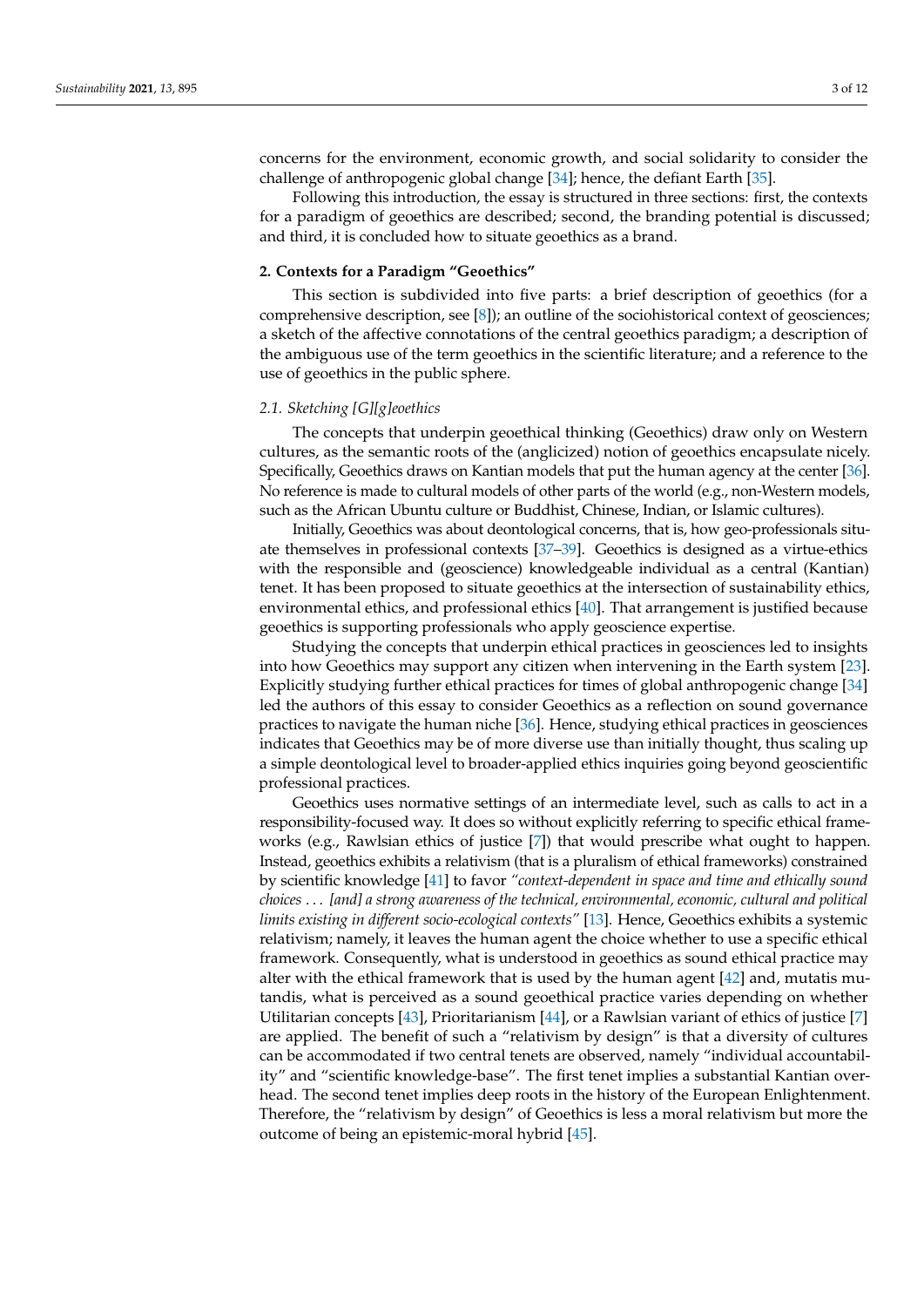## *2.2. The Sociohistorical Context of Geosciences*

Geoethics is a product of Western culture. Hence, it should be put into the associated sociohistorical context. For example, the wording of the definition of geoethics, namely "human activities interact with the Earth system", conveys a basic concept of European origin, namely, the debatable "dichotomic stance" of Nature versus World [\[46–](#page-8-26)[50\]](#page-8-27).

During the last 500 years, post-medieval European cultural models paved a hegemonic global development path [\[51\]](#page-8-28), including at its core the capitalist political economy and its related paradigms [\[52\]](#page-9-0). Overthrowing the economy, culture, and science of medieval societies, the Enlightenment offered new paradigms [\[53,](#page-9-1)[54\]](#page-9-2). As a result, the foundations of what is today branded as Western culture were cast. The label, Western culture, habitually refers to the hegemonic Anglo-Saxon variant. Nevertheless, the global outreach of Dutch, French, German, Italian, Portuguese, Russian, and Spanish powers (alphabethic order) between the 15th and 20th centuries are intrinsic to the global expansion of European cultural models.

Together, European cultural models mobilized gigantic physical, mental, and economic resources [\[55,](#page-9-3)[56\]](#page-9-4) and also engaged (early on) with the sciences of the Earth [\[57,](#page-9-5)[58\]](#page-9-6). A vast sociopolitical development was the consequence (e.g. the ability to sustain a much bigger human population): early global change occurred [\[59\]](#page-9-7), massive distortions including slavery and colonialism happened [\[60,](#page-9-8)[61\]](#page-9-9), and recently, social-ecological problems at the planetary level emerged [\[62](#page-9-10)[–64\]](#page-9-11). None of these developments would have been possible without the application of geoscientific know-how, irrespective of whether individual, collective, or institutional (human) agents have been aware of it or not. Along with the sociohistorical development of the second half of the last millennium, the perception of World and Nature varied, taking Purdy's account of North American perceptions [\[43\]](#page-8-23) as one example of many.

Today, ample evidence has accumulated that the given societal practices of globalized capitalist society may not sustain the current physical stage of the Earth system [\[65\]](#page-9-12) that geology calls the "Holocene". Subsequently, a phase shift of the Earth system seems likely. An alternative stage, tentatively named "Anthropocene", may fall into place [\[66\]](#page-9-13). Climate change is the best-known example of anthropogenic global change. However, the anthropogenic change of the global nitrogen cycle [\[67\]](#page-9-14), starting with the development of industrial nitrogen fixation before WWI [\[68\]](#page-9-15), is illustrative of anthropogenic climate change. Changing the global water cycle through damming is another example [\[69\]](#page-9-16).

Notwithstanding whether the epoch "Anthropocene" is added to the geological time scale, the message from the Earth science community [\[70](#page-9-17)[,71\]](#page-9-18) that humans may alter the physical dynamics of Earth has led to a very committed debate putting geosciences at the center of the discussion about humans, society, and nature [\[72](#page-9-19)[,73\]](#page-9-20). Hence, conscious of the physical processes, the sociopolitical drivers, and the cultural-ethical features of the human niche, contemporary thinkers and leaders did seek alternatives to the current hegemonic practices. Various branding has been proposed to label them; for example, "Mother Earth/Gaia", "Anthropocene", or "Ecomodernism" [\[48,](#page-8-29)[74](#page-9-21)[–76\]](#page-9-22).

Within the development of Western societies over several centuries, science evolved from an undertaking of a minuscule elite to a massive societal endeavor [\[77](#page-9-23)[–79\]](#page-9-24). Subsequently, the ethics of science gained relevance as a deontology and a societal feature [\[80](#page-9-25)[,81\]](#page-9-26). Within that societal context, the explicit ethics of geosciences is a relatively recent field [\[82\]](#page-9-27), though with multiple precursors, such as Leopold [\[83\]](#page-9-28). Subsequently, the sociohistorical conditions matured, first to acknowledge anthropogenic global change, and second to consider ethical frameworks (like geoethics), which also consider the abiotic compartment of Earth as a distinct feature of the human condition [\[84,](#page-9-29)[85\]](#page-9-30).

#### *2.3. Affective Connotations of Geoethics*

The wording that is used to describe what Geoethics is about also has conveying cognitive and affective meanings. Both are needed for meaningful human practices [\[27](#page-8-8)[,28](#page-8-9)[,86–](#page-9-31)[88\]](#page-10-0).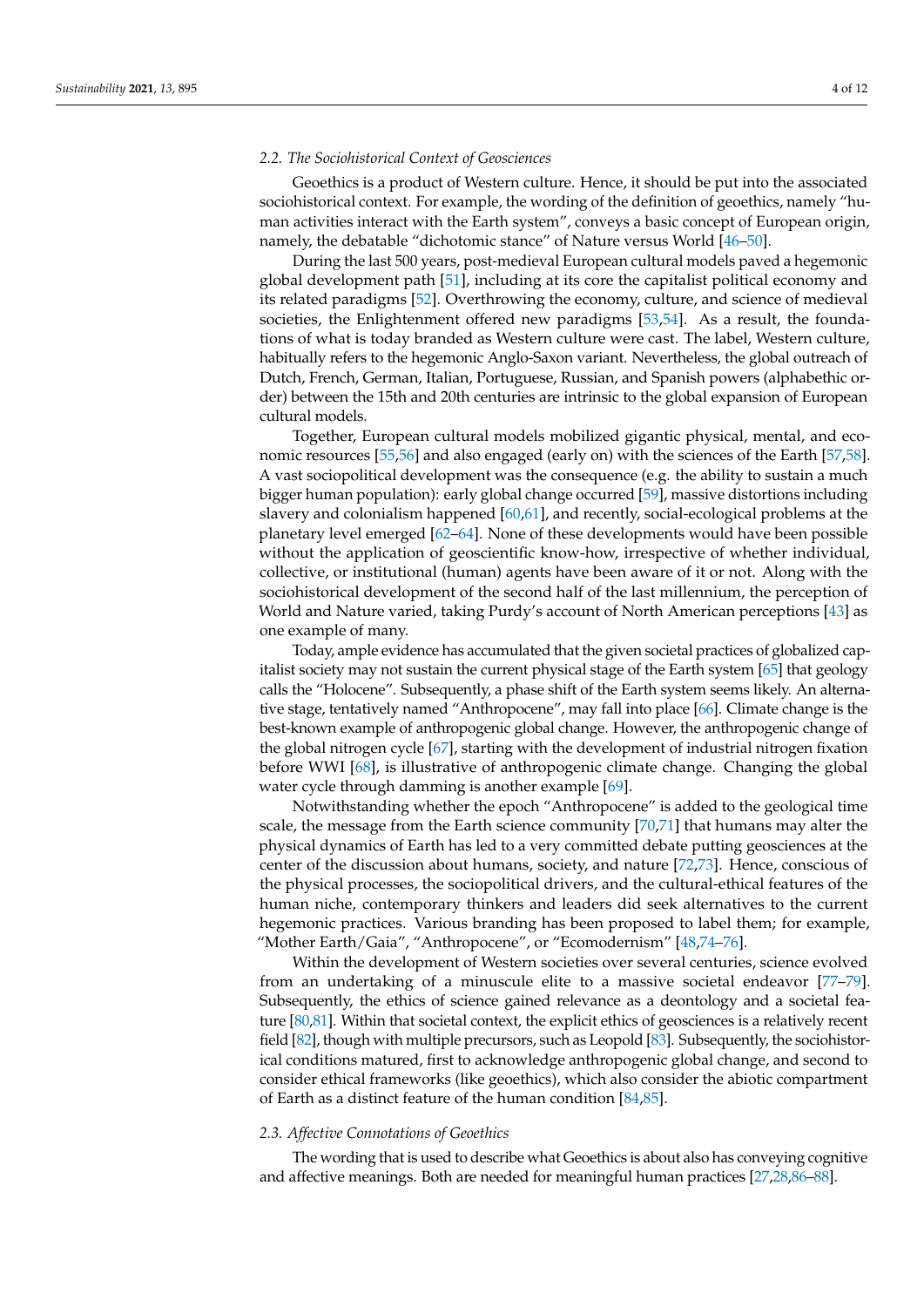For example, the central tenet of Geoethics is the virtuous and responsible individual (human agent) who pursues a practice that is geosciences-knowledge-based, just, equitable, inclusive, participatory, and ecologically oriented [\[8\]](#page-7-5). That is an aspirational description of what ought to be done. Likewise, the central paradigms of Geoethics are reformulated in the geoethical promise [\[89\]](#page-10-1) or the Cape Town Statement on Geoethics [\[90\]](#page-10-2), which also uses phrasing that triggers affective associations. Correspondingly, Geoethics considers geo-heritage, geo-diversity, and geo-conservation to be critical cultural values. Three highly valued terms get "geo-tagged". More generally, geoethics seeks a human practice that valorizes geoscience expertise for beneficial societal use while protecting the "common heritage of mankind" for future generations. Hence, as the examples show, going beyond

. . . *the whole thing [geoethics] consists of an idealist-based approach with the only difference with respect to religious idealism being that geoethics is, supposedly, secular* . . . *According to such approach, the world is idealised as a sum of individual atoms deprived of any social character and of any capability of social and collective actions but, rather, their possibility to act upon society is restricted only to their actions as individuals. It is easy to see that* . . . *any possibility to change the state of thing is limited to a sort of secular version of the Christian charity,* . . . *there is obviously not even a single word about the structural determinations upon individuals in the particular form of social organisation where they live.* [\[91\]](#page-10-3)

cognitive insights, Geoethics offers an affect-laden meaning. That is effective, as the

#### *2.4. The Term Geoethics in the Scientific Literature*

irritation of some shows:

On the one hand, publications about the work of international geoscience bodies used the term geoethics for the first time less than twenty years ago [\[92\]](#page-10-4). It appears in contexts that describe geosciences as a service to society and implicitly consider ethics [\[57,](#page-9-5)[93\]](#page-10-5). Before that time, the term geoethics was used at scientific conferences and in reports [\[94](#page-10-6)[–96\]](#page-10-7). In these cases, the term has a meaning that relates to the current definition of geoethics [\[13\]](#page-7-10), although with variations [\[97\]](#page-10-8).

On the other hand, the scientific literature of the last three decades offers various uses of the term geoethics. Each of them matches the term, although they address planet Earth, Nature, and World by taking different perspectives. They refer to political sciences [\[98\]](#page-10-9) or various aspects of geography [\[99–](#page-10-10)[103\]](#page-10-11). Likewise, notions are used in geology (e.g., "geo-logic") to alternatively label thinking that strongly overlaps with Geoethics [\[104](#page-10-12)[,105\]](#page-10-13), and notions like "geographical ethics" are used [\[106\]](#page-10-14), which may be easily compared to geo-ethics. Making matters further complex, schools of ethical thinking are found in other sciences of the environment, for example, in forestry [\[107\]](#page-10-15) that have much in common with geoethical thinking. For example, they share claims as to who were their precursors, such as Aldo Leopold [\[83\]](#page-9-28), and associate professional ethics as a prominent feature of their concepts. Finally, within geosciences, two distinguishable school of thinking exist that both use the label "geoethics". A dedicated school of thinking is found [\[108,](#page-10-16)[109\]](#page-10-17) that has its roots in problems related to mineral extraction as they were analyzed in the 1990s, mainly by scholars from Eastern Europe [\[110\]](#page-10-18). This school of thinking applies environmental ethics in geosciences and planetary sciences  $[82,111]$  $[82,111]$  (p. 13). The peculiarity of that school of thinking within environmental ethics is the study subject, namely, the abiotic process on Earth and other planets.

Hence, reviewing scientific literature shows that the use of the term "geoethics" is not univocal within the sciences and does not relate to a single concept or definition, not even within the geosciences or natural sciences. Nevertheless, in the broader geographygeoscience socio-professional context, the notion of geoethics is meaningful, although not unequivocal. Thus, following in the footprints of "sustainability", branding "geoethics" sounds like a promising idea.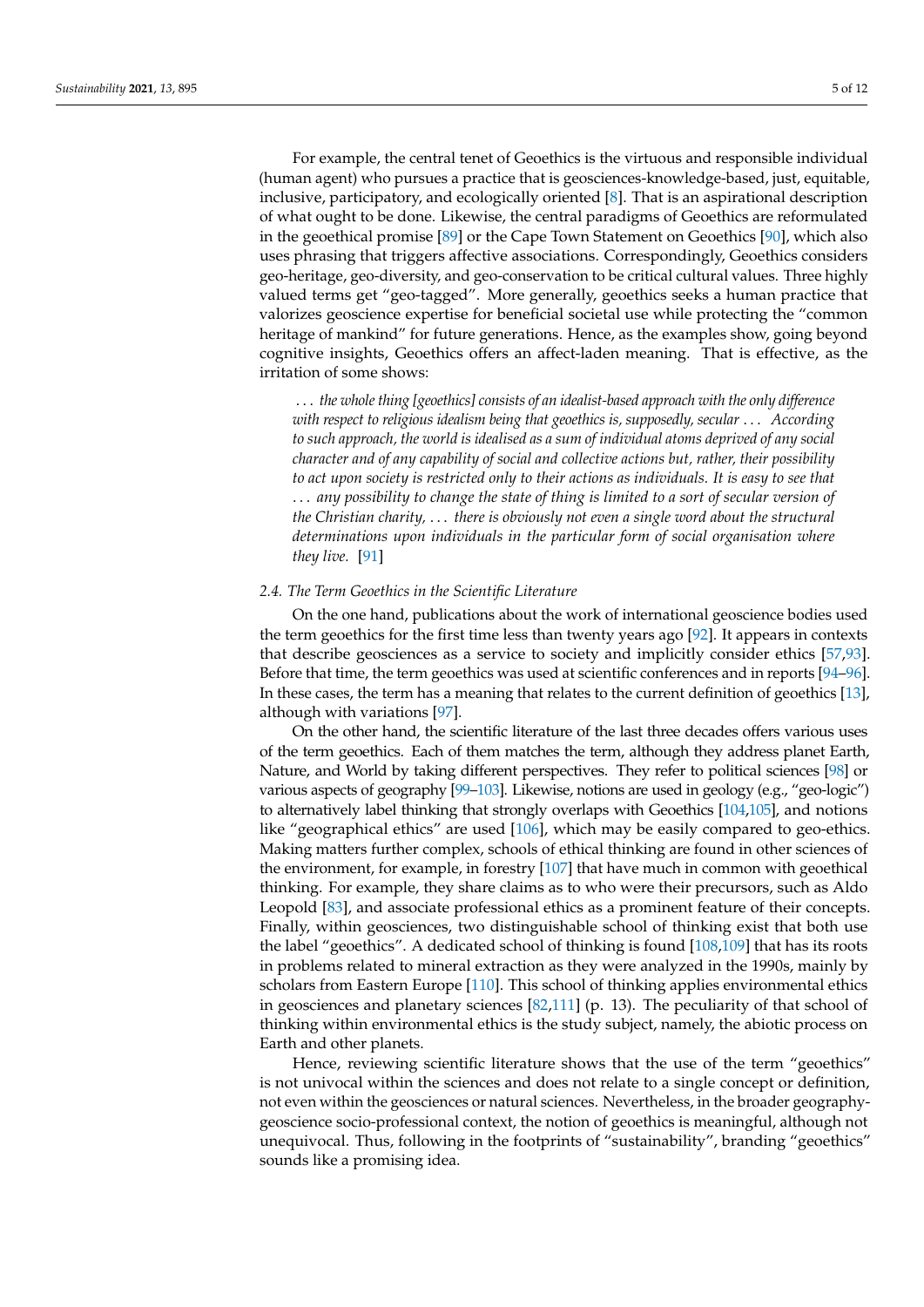## *2.5. Using the Term Geoethics in the Public Sphere*

Promoting the term geoethics outside of the geosciences (or without tight coupling to professional ethics of geosciences) faces multiple challenges.

The term geoethics carries a "spontaneous" meaning. "Ethics" is understood to be about moral obligations toward human and non-human living beings, and "geo" relates to the world around us; hence, geoethics. Therefore, the apparent spontaneous understanding is about doing the right thing on Earth, be it to protect the environment or to promote sustainability. Subsequently, the term geoethics appears as a synonym for environmental ethics, or sustainability ethics, or a subtheme of both. Therefore, it may be perceived to be either a redundant notion or a notion that is conveniently tuned to catch the attention of the public [\[112\]](#page-10-20) because the term geoethics sounds appealing.

As well, the term geoethics may easily be associated with concepts like "Mother Earth", that is, thoughts about environmental justice [\[113\]](#page-10-21) or a kind of "Gaian Ethic" [\[14\]](#page-7-11). In the latter case, even the term sounds like Geoethics, and the semantic roots of both words relate. Therefore, this essay intends to show why a geoethics brand deserves its own place within academia and up to the public sphere.

#### **3. Discussion**

At first instance, the term geoethics refers to ethical practices of (professional) geoscientists regarding human interactions with the abiotic compartments of the Earth system(s). Although that limited scope is valid, it is evident from the works in Geoethics that the biotic compartments of the Earth system(s) are included because of the interwoven-ness of biotic and abiotic processes. Nevertheless, the biological world is not at the forefront of contemporary works that refer to Geoethics. However, it has been the primary concern of the scholar William S. Lynn [\[26\]](#page-8-7), who was the first to use the term geoethics systematically (in a thesis applying it to the moral standing of animals) and with a meaning that would apply widely:

*Geoethics merges the horizons of ethics and geo[sciences], or more accurately, the horizons of distinct readings of ethics and geo[science]* . . . *This constellation includes situated knowledge, contextual interpretation, and society/nature relations. From this merging, I trace three implications. First, geoethics uses geo[science]'s insight into the importance of context to avoid the major pitfalls of analytic moral thought* . . . *Second,* . . . *geoethics emphasises a plurality of moral concepts situationally appropriate for a moral understanding of our world. Third, geoethics seeks a moral understanding that values the well-being of animals, humans and the rest of nature on our inextricably earth-bound and interconnected world* . . . *"*

(pp. 1–2; our replacement of 'graphy' by 'science')

Beyond such early uses of the term geoethics, a recent description of the state of the ethical implications, societal contexts, and professional obligations of the geosciences [\[9\]](#page-7-6) shows that the application scope of geoscientists' works on ethical questions of their disciplines is likely much more comprehensive than only addressing professional geosciences [\[114](#page-10-22)[,115\]](#page-10-23). That, in turn, would justify promoting the term geoethics as the branding of sustainable human practices that favor *"context-dependent in space and time and ethically sound choices* . . . *[and] a strong awareness of the technical, environmental, economic, cultural and political limits existing in different socio-ecological contexts"* [\[13\]](#page-7-10), a description that mirrors Lynn's views. To note further, little to nothing in this description is specific to geosciences; on the contrary, it is generic.

Beyond its scope within geosciences, the term geoethics also associates easily with ethical (professional) practices in other disciplines. Examples are earth sciences [\[116\]](#page-10-24), engineering disciplines [\[117\]](#page-10-25), or people-disciplines [\[118\]](#page-10-26). These disciplines share a concern about the interaction of the social, cultural, and political compartments of the Earth system(s) with the abiotic and biotic compartments of the Earth system(s). In that sense, geoethics may set a rationale for practices of citizens, namely a paradigm of a caretaker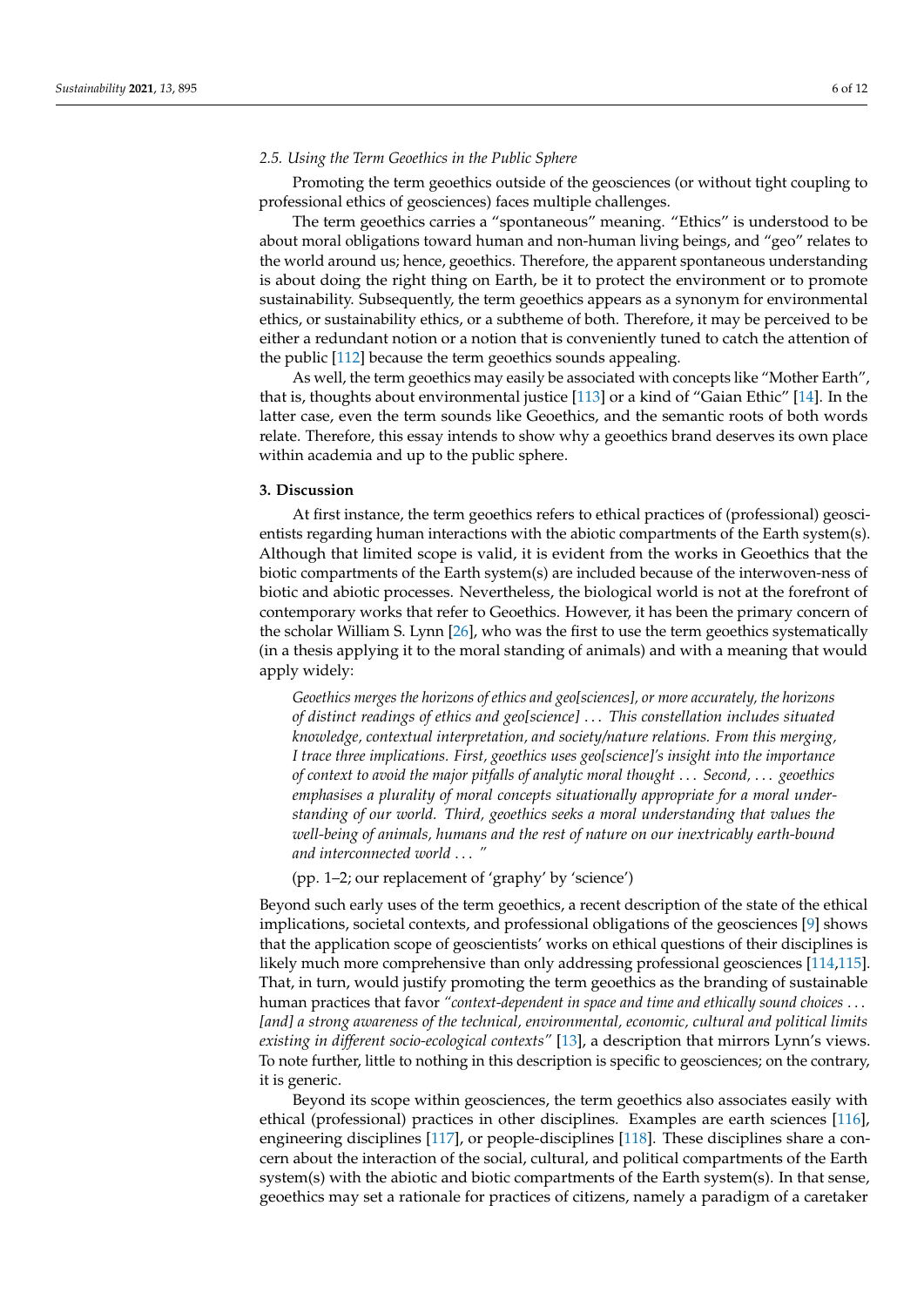who chooses *"between a path of care and a path of neglect"* [\[35\]](#page-8-16) (p. 150) to act Earth-centrically and society-centrically [\[119\]](#page-10-27).

Contrary to the apparent, the use of the term geoethics is ambiguous. Nevertheless, it is appealingly affect-laden and straightforward. Therefore, people may easily take it up because it makes sense to them and has some meaning. The analysis shows that multiple connotations may be related to the term; therefore, some confusion about the meaning of the notion of geoethics seems unavoidable, one may argue. However, a similar concern was (and is) present with the branding and meaning of the notion of sustainability [\[2,](#page-7-1)[3\]](#page-7-2), which also has diverse connotations. Nevertheless, the notion of sustainability is an accepted and successful branding today. Hence, an apparent difficulty for branding geoethics should not diminish the potential of the generic, core concept that is underneath it, squarely set as the *"reflection on the values that underpin appropriate behaviors and practices, wherever human activities interact with the Earth system"* [\[13\]](#page-7-10).

It appears that the debate is closed as to whether Geoethics should apply only to professional geoscientists or any citizen, a debate which was opened by the authors [\[23\]](#page-8-4). The paradigm of geoethics is relevant to any citizen. However, the debates are still open as to how geoethical thinking, founded on another ethical basis rather than an actor-centric, virtue-ethic would shape its border zones with environmental ethics or sustainability ethics. Likewise, debates must be engaged as to how Geoethics, as philosophical thinking, relates to more general inquiries regarding human-geosphere intersections, inquiries that are not anchored in the geosciences only. Such inquiries were sketched already in 1947 by J.K. Wright [\[120\]](#page-10-28) (p. 10) in his presidential address to the forty-third annual meeting of the American Association of Geographers when debating about geography:

*My term is Geosophy, compounded from geo meaning "earth" and sophia meaning [wisdom]* . . . *Geosophy, to repeat, is the study of geo[science] knowledge from any or all points of view* . . . *Thus, it extends far beyond the core area of scientific geo[science] knowledge or of geo[science] knowledge as otherwise systematised by geo[scientists]. Taking into account the whole peripheral realm, it covers the geo[science] ideas, both true and false, of all manner of people—not only geo[scientists], but farmers and fishermen, business executives and poets, novelists and painters, Bedouins and [Khoikkois]—and for this reason it necessarily has to do in large degree with subjective conceptions. Indeed, even those parts of it that deal with geo[science] must reckon with human desires, motives, and prejudices, for unless I am mistaken, nowhere are geo[scientists] more likely to be influenced by the subjective than in their discussions of what geo[science] is and ought to be (our replacement of 'graphy' by 'science' and 'grapher' by 'scientist').*

In the face of a "defiant Earth" [\[35\]](#page-8-16), J.K. Wright's concept of "geosophy" (a notion that was reused recently; see, for example, [\[121\]](#page-10-29)) may subsume the concept that underpins Geoethics. However, and referring to the imperative of responsible action [\[122\]](#page-10-30), both notions involve the three cultures of the 21st century [\[123\]](#page-11-0), namely, natural sciences, social sciences, and the humanities. They encompass comprehensive inquiries into the natural features of the Earth system and the physical and cognitive artefacts of the technosphere [\[124\]](#page-11-1), the latter including the ensemble of social, cultural, and political insights of people, as well as their affective perception of the Earth system.

## **4. Conclusions**

Sustainability is a concept that has acquired recognition as a "brand" for sound dealings in the human niche. The term geoethics labels thinking that is situated at the intersection of sustainability ethics, environmental ethics, and the ethics of societal practices of citizens. The philosophical thinking labelled Geoethics that is found within geosciences is a subcase. Its relevance increases with the rise of anthropogenic global change because the geosciences provide expertise for the stewardship of abiotic features of the human niche and for its governance, which in turn would affect the biotic and cultural spheres.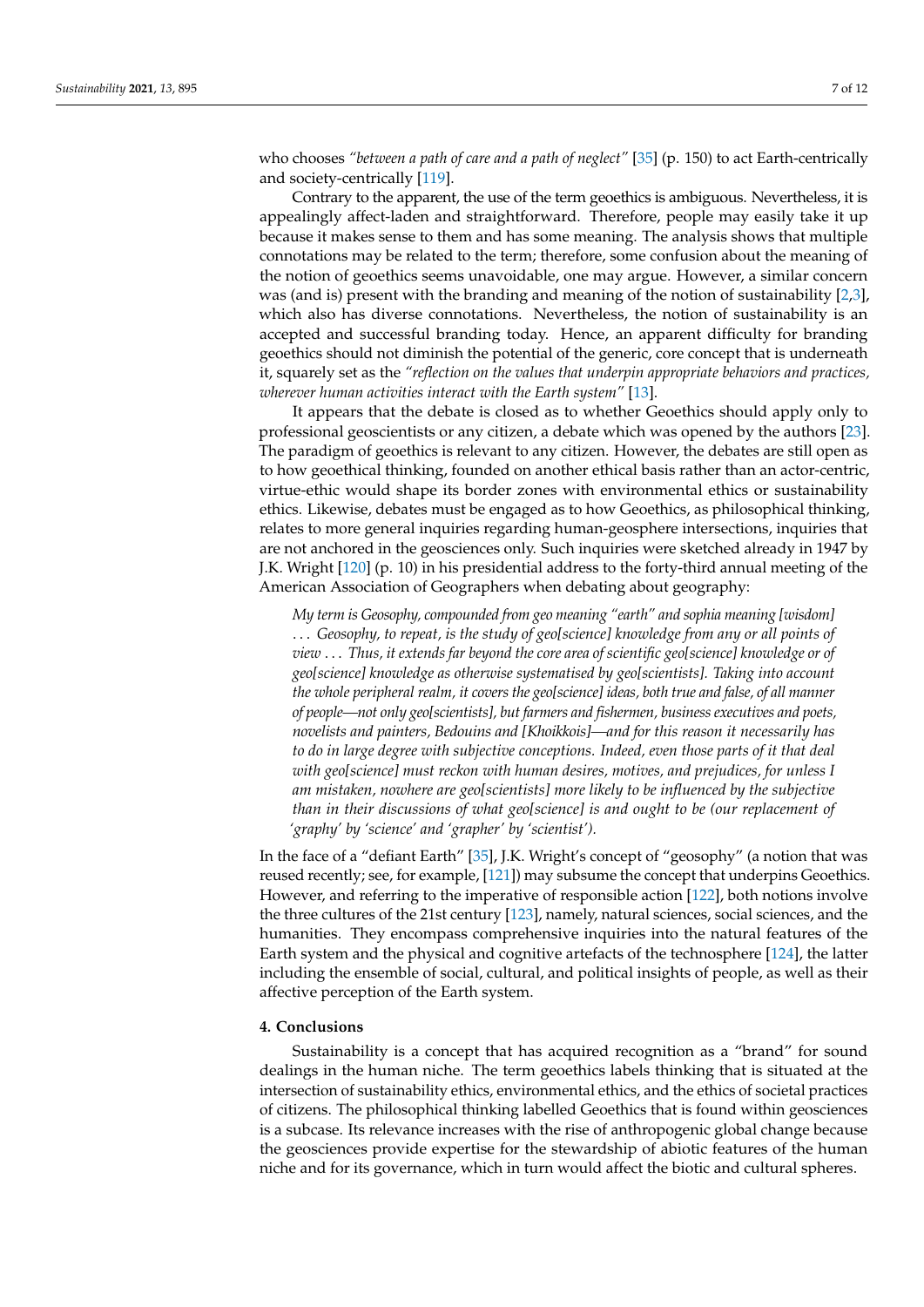The ethics of the societal practices of citizens include the professional ethics of geoscientists as an important subcase, because this variant of professional ethics is the foundation for the sound societal use of geosciences [\[125\]](#page-11-2).

Geoethics within geosciences is a school of thinking that emerged with a disciplinespecific application. Notwithstanding its origins, its design is not limited to a disciplinespecific application. By coincidence, the chosen label, geoethics, is generic. Therefore, the term geoethics may serve, beyond other uses, as a systemic notion and a semiotic sign (brand) to promote the ethics of sound human practices within the abiotic, biotic, and cultural compartments of the (single) Earth system. What that implies in detail and in a specific circumstance may be debated, using the branding of sustainability as an example. The brand geoethics, understood also as a semiotic sign, would refer to Geoethics as an ethical framework, the widespread use of geoethical thinking and action as a societal practice, and the special attention to the societal use of geosciences expertise as paramount for sustainable stewardship of the human niche.

**Author Contributions:** Conceptualization, methodology, M.B.; writing and editing, M.B. and E.M. All authors have read and agreed to the published version of the manuscript.

**Funding:** This research received no external funding.

**Institutional Review Board Statement:** Not applicable.

**Informed Consent Statement:** Not applicable.

**Data Availability Statement:** Not applicable.

**Acknowledgments:** The authors like to thank their peers for fruitful discussions and three anonymous reviewers for advice that helped to balance the paper.

**Conflicts of Interest:** The authors declare no conflict of interest.

## **References**

- <span id="page-7-0"></span>1. Online Marketing. Available online: <https://onlinemarketing.de/lexikon/definition-branding> (accessed on 16 January 2021).
- <span id="page-7-1"></span>2. Moore, J.E.; Mascarenhas, A.; Bain, J.; Straus, S.E. Developing a comprehensive definition of sustainability. *Implement. Sci.* **2017**, *12*, 110. [\[CrossRef\]](http://doi.org/10.1186/s13012-017-0637-1) [\[PubMed\]](http://www.ncbi.nlm.nih.gov/pubmed/28865479)
- <span id="page-7-2"></span>3. Glaviˇc, P.; Lukman, R. Review of sustainability terms and their definitions. *J. Clean. Prod.* **2007**, *15*, 1875–1885. [\[CrossRef\]](http://doi.org/10.1016/j.jclepro.2006.12.006)
- <span id="page-7-3"></span>4. Shearman, R. The meaning and ethics of sustainability. *Environ. Manag.* **1990**, *14*, 1–8. [\[CrossRef\]](http://doi.org/10.1007/BF02394014)
- 5. El-Zein, A.; Airey, D.; Bowden, P.; Clarkeburn, H. Sustainability and ethics as decision-making paradigms in engineering curricula. *Int. J. Sustain. High. Educ.* **2008**, *9*, 170–182. [\[CrossRef\]](http://doi.org/10.1108/14676370810856314)
- 6. Becker, C.U. *Sustainability Ethics and Sustainability Research*; Springer Netherlands: Dordrecht, The Netherlands, 2012; ISBN 978-94-007-2284-2.
- <span id="page-7-4"></span>7. Ott, K. Institutionalizing Strong Sustainability: A Rawlsian Perspective. *Sustainability* **2014**, *6*, 894–912. [\[CrossRef\]](http://doi.org/10.3390/su6020894)
- <span id="page-7-5"></span>8. Peppoloni, S.; Bilham, N.; Di Capua, G. Contemporary Geoethics Within the Geosciences. In *Exploring Geoethics*; Springer International Publishing: Cham, Switerzland, 2019; pp. 25–70.
- <span id="page-7-6"></span>9. Bohle, M.; Preiser, R.; Di Capua, G.; Peppoloni, S.; Marone, E. *Exploring Geoethic—Ethical Implications, Societal Contexts, and Professional Obligations of the Geosciences*; Bohle, M., Ed.; Springer International Publishing: Cham, Switzerland, 2019; ISBN 978-3-030-12009-2.
- <span id="page-7-7"></span>10. Metzger, E.P.; Curren, R.R. Sustainability: Why the Language and Ethics of Sustainability Matter in the Geoscience Classroom. *J. Geosci. Educ.* **2017**, *65*, 93–100. [\[CrossRef\]](http://doi.org/10.5408/16-201.1)
- <span id="page-7-8"></span>11. Stewart, I.S.; Gill, J.C. Social geology—integrating sustainability concepts into Earth sciences. *Proc. Geol. Assoc.* **2017**, *128*, 165–172. [\[CrossRef\]](http://doi.org/10.1016/j.pgeola.2017.01.002)
- <span id="page-7-9"></span>12. Peppoloni, S.; Di Capua, G. The Meaning of Geoethics. In *Geoethics*; Wyss, M., Peppoloni, S., Eds.; Elsevier: Amsterdam, The Netherlands, 2015; Volume 419, pp. 3–14. ISBN 9780127999357.
- <span id="page-7-10"></span>13. Di Capua, G.; Peppoloni, S. Defining Geoethics. Available online: <https://www.geoethics.org/definition> (accessed on 10 October 2020).
- <span id="page-7-11"></span>14. Weston, A. Forms of Gaian Ethics. *Environ. Ethics* **1987**, *9*, 217–230. [\[CrossRef\]](http://doi.org/10.5840/enviroethics1987933)
- <span id="page-7-12"></span>15. Rosol, C.; Nelson, S.; Renn, J. Introduction: In the machine room of the Anthropocene. *Anthr. Rev.* **2017**, *4*, 2–8. [\[CrossRef\]](http://doi.org/10.1177/2053019617701165)
- 16. von Heland, J. Rowing Social-Ecological Systems: Morals, Culture and Resilience. Ph.D. Thesis, Stockholm University: Stockholm, Sweden, 2011.
- 17. Russo, F.; Mannarini, T.; Salvatore, S. From the manifestations of culture to the underlying sensemaking process. The contribution of semiotic cultural psychology theory to the interpretation of socio-political scenario. *J. Theory Soc. Behav.* **2020**, 12235. [\[CrossRef\]](http://doi.org/10.1111/jtsb.12235)
- <span id="page-7-13"></span>18. Syvitski, J.; Waters, C.N.; Day, J.; Milliman, J.D.; Summerhayes, C.; Steffen, W.; Zalasiewicz, J.; Cearreta, A.; Gałuszka, A.; Hajdas, I.; et al. Extraordinary human energy consumption and resultant geological impacts beginning around 1950 CE initiated the proposed Anthropocene Epoch. *Commun. Earth Environ.* **2020**, *1*, 32. [\[CrossRef\]](http://doi.org/10.1038/s43247-020-00029-y)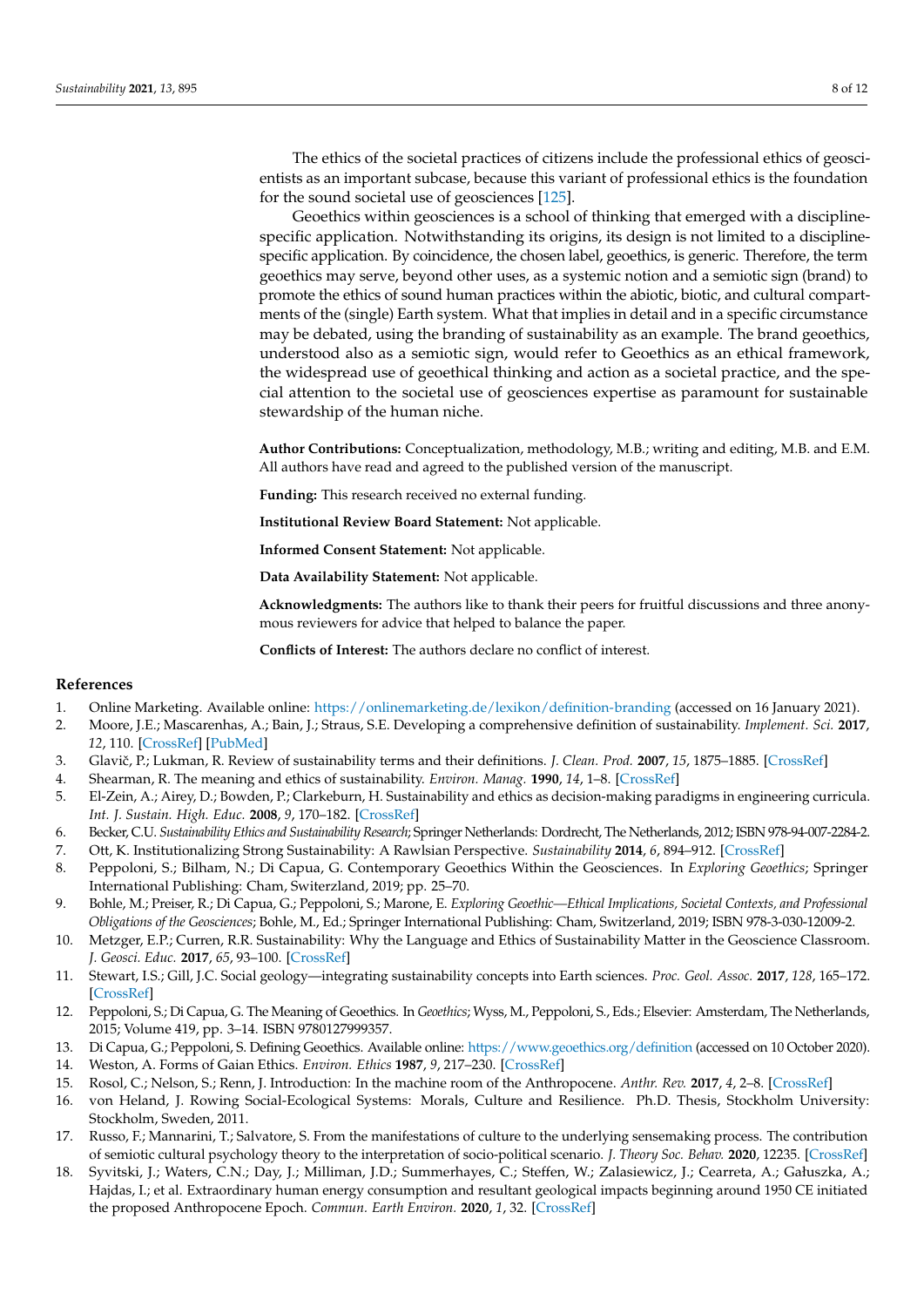- <span id="page-8-0"></span>19. Wilson, E.O. *The Meaning of Human Existence*; W.W. Norton & Company: New York, NY, USA, 2014; ISBN 978-0-87140-480-0.
- <span id="page-8-1"></span>20. Ellis, E.C.; Richerson, P.J.; Mesoudi, A.; Svenning, J.-C.; Odling-Smee, J.; Burnside, W.R. Evolving the human niche. *Proc. Natl. Acad. Sci. USA* **2016**, *113*, E4436. [\[CrossRef\]](http://doi.org/10.1073/pnas.1609425113) [\[PubMed\]](http://www.ncbi.nlm.nih.gov/pubmed/27432994)
- <span id="page-8-2"></span>21. Reyers, B.; Folke, C.; Moore, M.-L.; Biggs, R.; Galaz, V. Social-Ecological Systems Insights for Navigating the Dynamics of the Anthropocene. *Annu. Rev. Environ. Resour.* **2018**, *43*, 267–289. [\[CrossRef\]](http://doi.org/10.1146/annurev-environ-110615-085349)
- <span id="page-8-3"></span>22. Leach, M.; Reyers, B.; Bai, X.; Brondizio, E.S.; Cook, C.; Díaz, S.; Espindola, G.; Scobie, M.; Stafford-Smith, M.; Subramanian, S.M. Equity and sustainability in the Anthropocene: A social–ecological systems perspective on their intertwined futures. *Glob. Sustain.* **2018**, *1*, e13. [\[CrossRef\]](http://doi.org/10.1017/sus.2018.12)
- <span id="page-8-4"></span>23. Bohle, M.; Marone, E. Humanistic Geosciences and the Planetary Human Niche. In *Exploring Geoethics*; Bohle, M., Ed.; Springer International Publishing: Cham, Switzerland, 2019; pp. 137–164.
- <span id="page-8-5"></span>24. Rozzi, R.; Chapin III, F.S.; Pickett, S.T.A.; Callicott, J.B.; Power, M.E.; Armesto, J.J.; May, R.H. (Eds.) *Earth Stewardship—Linking Ecology and Ethics in Theory and Practice*; Ecology and Ethics; Springer International Publishing: Cham, Switzerland, 2015; Volume 2, ISBN 978-3-319-12132-1.
- <span id="page-8-6"></span>25. Hourdequin, M. *Environmental Ethics—From Theory to Practice*; Bloomsburry Publisching Plc: London, UK, 2015.
- <span id="page-8-7"></span>26. Lynn, W.S. *Geoethics: Ethics, Geography and Moral Understanding*; University of Minnesota: Minnesota, MN, USA, 2000.
- <span id="page-8-8"></span>27. Begon, M. Mike Begon: Winning Public Arguments As Ecologists: Time for a New Doctrine? *Trends Ecol. Evol.* **2017**, *32*, 394–396. [\[CrossRef\]](http://doi.org/10.1016/j.tree.2017.03.009)
- <span id="page-8-9"></span>28. Stewart, I.S.; Lewis, D. Communicating contested geoscience to the public: Moving from 'matters of fact' to 'matters of concern'. *Earth-Sci. Rev.* **2017**, *174*, 122–133. [\[CrossRef\]](http://doi.org/10.1016/j.earscirev.2017.09.003)
- <span id="page-8-10"></span>29. Van Leeuwen, T. *Introducing Social Semiotics*; Routledge: Abingdon, UK, 2004; ISBN 978-0415249447.
- <span id="page-8-11"></span>30. Salvatore, S.; Valsiner, J.; Veltri, G.A. The Theoretical and Methodological Framework. Semiotic Cultural Psychology, Symbolic Universes and Lines of Semiotic Forces. In *Symbolic Universes in Time of (Post)Crisis*; Salvatore, S., Fini, V., Mannarini, T., Valsiner, J., Veltri, G.A., Eds.; Springer: Berlin/Heidelberg, Germany, 2019; pp. 25–49.
- <span id="page-8-12"></span>31. Bohle, M. "Homo Semioticus" Migrating Out of Area? In *Symbolic Universes in Time of (Post)Crisis*; Salvatore, S., Fini, V., Manarini, T., Valsiner, J., Veltri, G.A., Eds.; Springer: Berlin/Heidelberg, Germany; Cham, Switzerland, 2019; pp. 295–307.
- <span id="page-8-13"></span>32. *Independent Group of Scientists Appointed by the General Secretary Global Sustainable Development Report 2019: The Future is Now—Science for Achieving Sustainable Development*; United Nations: Geneva, Switzerland, 2019; p. 216.
- <span id="page-8-14"></span>33. Langmuir, C.; Broecker, W. *How to Build a Habitable Planet?* Princeton University Press: Princeton, NJ, USA, 2012; ISBN 978-0-691-14006-3.
- <span id="page-8-15"></span>34. Bohle, M.; Bilham, N. The 'Anthropocene Proposal': A Possible Quandary and A Work-Around. *Quaternary* **2019**, *2*, 19. [\[CrossRef\]](http://doi.org/10.3390/quat2020019)
- <span id="page-8-16"></span>35. Hamilton, C. *Defiant Earth—The Fate of Humans in the Anthropocene*; Wiley, Polity Press: Cambridge, UK, 2017; ISBN 978-1-5095-1974-3.
- <span id="page-8-17"></span>36. Marone, E.; Bohle, M. Geoethics for Nudging Human Practices in Times of Pandemics. *Sustainability* **2020**, *12*, 7271. [\[CrossRef\]](http://doi.org/10.3390/su12187271)
- <span id="page-8-18"></span>37. Peppoloni, S.; Di Capua, G.; Bobrowsky, P.T.; Cronin, V. Geoethics: At the Heart of All Geosciences. Available online: [https:](https://www.annalsofgeophysics.eu/index.php/annals/issue/view/537) [//www.annalsofgeophysics.eu/index.php/annals/issue/view/537](https://www.annalsofgeophysics.eu/index.php/annals/issue/view/537) (accessed on 16 January 2021).
- 38. Gundersen, L.C. (Ed.) *Scientific Integrity and Ethics: With Applications to the Geosciences*; Wiley & Sons: Hoboken, NJ, USA, 2018; ISBN 978-1-119-06778-8.
- <span id="page-8-19"></span>39. Nurmi, P.A. Green Mining–A Holistic Concept for Sustainable and Acceptable Mineral Production. *Ann. Geophys.* **2017**, *60*. [\[CrossRef\]](http://doi.org/10.4401/ag-7420)
- <span id="page-8-20"></span>40. Bohle, M.; Di Capua, G.; Bilham, N. Reframing Geoethics? In *Exploring Geoethics*; Bohle, M., Ed.; Springer International Publishing: Cham, Switzerland, 2019; pp. 165–174.
- <span id="page-8-21"></span>41. Bohle, M. Geoethics for Operating in the Human Niche. In Proceedings of the Advances in Geoethics and Groundwater Management: Theory and Practice for Sustainable Development (in Print), Porto, Portugal, 21–25 October 2019; Abrunhosa, M., Chamine, H.I., Chambel, A., Eds.; Springer International Publishing: Cham, Switzerland, 2021.
- <span id="page-8-22"></span>42. Jax, K.; Barton, D.N.; Chan, K.M.A.; de Groot, R.; Doyle, U.; Eser, U.; Görg, C.; Gómez-Baggethun, E.; Griewald, Y.; Haber, W.; et al. Ecosystem services and ethics. *Ecol. Econ.* **2013**, *93*, 260–268. [\[CrossRef\]](http://doi.org/10.1016/j.ecolecon.2013.06.008)
- <span id="page-8-23"></span>43. Purdy, J. *After Nature: A Politics for the Anthropocene*; Havard University Press: Princeton, NY, USA, 2015; ISBN 978-0-674-91568-8.
- <span id="page-8-24"></span>44. Adler, M.D.; Treich, N. Prioritarianism and Climate Change. *Environ. Resour. Econ.* **2015**, *62*, 279–308. [\[CrossRef\]](http://doi.org/10.1007/s10640-015-9960-7)
- <span id="page-8-25"></span>45. Potthast, T. Ethics in the Sciences beyond Hume, Moore and Weber: Taking Epistemic-Moral Hybrids Seriously. In *Ethics of Science in the Research for Sustainable Development*; Meisch, S., Lundershausen, J., Bossert, L., Rockoff, M., Eds.; Nomos: Baden-Baden, Germany, 2015; pp. 129–152.
- <span id="page-8-26"></span>46. Hamilton, C.; Bonneuil, C.; Gemenne, F. *The Anthropocene and the Global Environmental Crisis: Rethinking Modernity in a New Epoch*; Routledge: Abingdon, UK, 2015; ISBN 9781138821248.
- 47. Latour, B. *Down to Earth—Politics in the New Climatic Regime*; Policy Press: Cambridge, UK, 2018; ISBN 978-1-509 5-3056-4.
- <span id="page-8-29"></span>48. Asafu-Adjaye, J.; Blomqvist, L.; Brand, S.; Brook, B.; Defries, R.; Ellis, E.C.; Keith, D.; Foreman, C.; Lewis, M.; Lynas, M.; et al. An Ecomodernist Manifesto. Available online: <http://www.ecomodernism.org/manifesto-english/> (accessed on 16 January 2021).
- 49. Frodeman, R. Beyond the Human Condition. In *Transhumanism, Nature, and the Ends of Science*; Series: Routledge studies in contemporary philosophy; Routledge: New York, NY, USA; Taylor & Francis: Oxfordshire, UK, 2019; pp. 19–38.
- <span id="page-8-27"></span>50. Dryzek, J.S.; Pickering, J. *The Politics of the Anthropocene*; Oxford University Press: Oxford, UK, 2019; ISBN 978-0-19-880961-6.
- <span id="page-8-28"></span>51. Reinhard, W. *Die Unterwerfung der Welt—Globalgeschichte der Europäischen Expansion 1415-2015*; Verlag, C.H. Beck oHG: München, Germany, 2016; ISBN 9783406687181.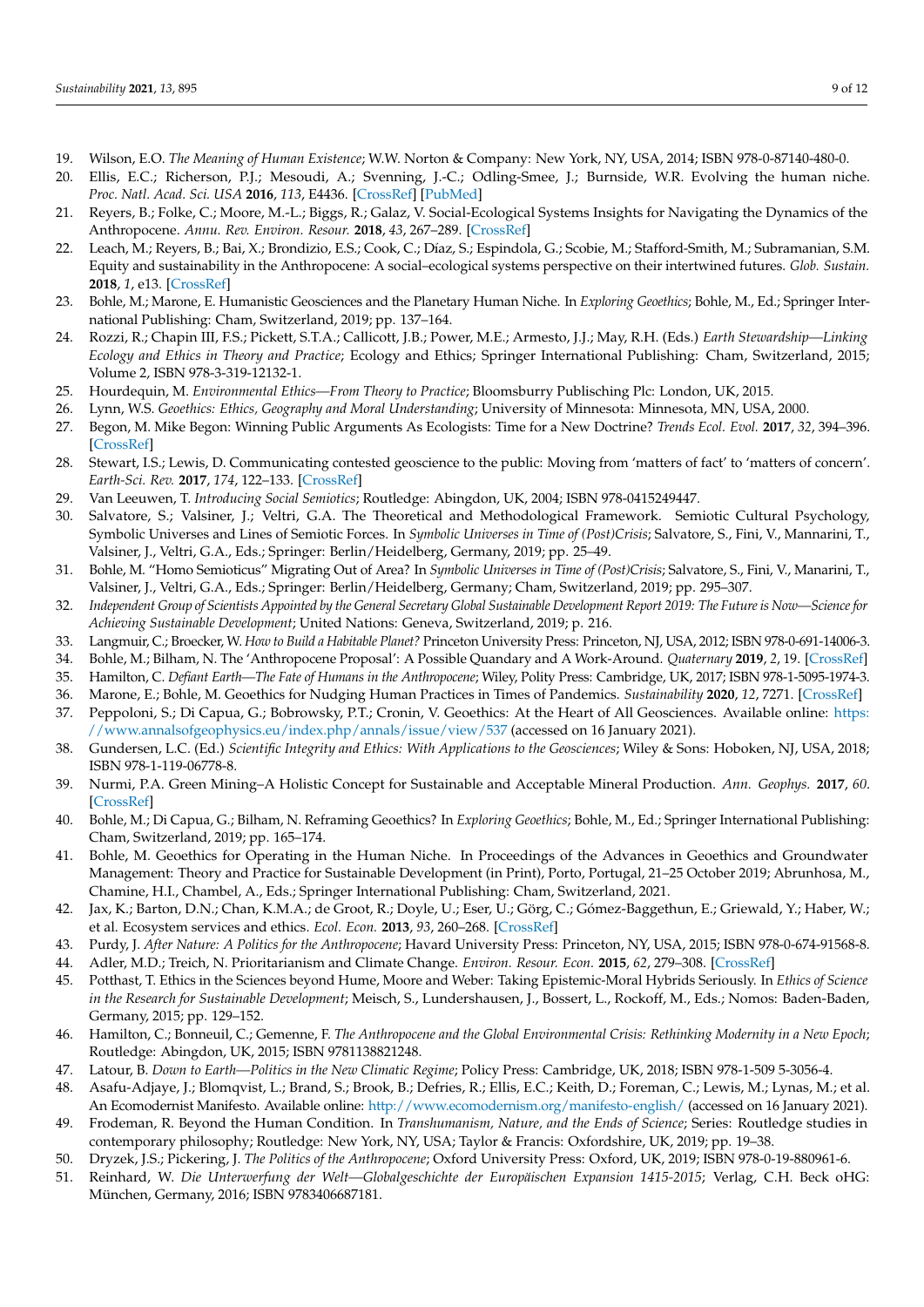- <span id="page-9-0"></span>52. Mokyr, J. *A Culture of Growth—The Origins of the Modern Economy*; Princeton University Press: Princton, NY, USA, 2016; ISBN 978-0-691-16888-3.
- <span id="page-9-1"></span>53. Mokyr, J. Institutions and the Origins of the Great Enrichment. *Atl. Econ. J.* **2016**, *44*, 243–259. [\[CrossRef\]](http://doi.org/10.1007/s11293-016-9496-4)
- <span id="page-9-2"></span>54. Weber, M. *Politik als Beruf*; Geistige, A., Ed.; Verlag von Dunker & Humblot: München, Germany, 1919.
- <span id="page-9-3"></span>55. Dyer-Witheford, N. Struggles in the Planet Factory: Class Composition and Global Warming. In *Interrogating the Anthropocene*; Springer International Publishing: Cham, Switzerland, 2018; pp. 75–103.
- <span id="page-9-4"></span>56. Malanima, P. *Europäische Wirtschaftsgeschichte 10–19. Jahrhundert*; Böhlau Verlag: Wien, Austria, 2010; ISBN 978-3-8252-3377-8.
- <span id="page-9-5"></span>57. Mutter, J.C. The Earth sciences, human well-being, and the reduction of global poverty. *Eos Trans. Am. Geophys. Union* **2005**, *86*, 157. [\[CrossRef\]](http://doi.org/10.1029/2005EO160002)
- <span id="page-9-6"></span>58. Hall, D.H. *History of the Earth Sciences during the Scientific and Industrial Revolutions with Special Emphasis on the Physical Geosciences*; Elsevier Scientific Publishing Company: Amsterdam, The Netherlands, 1976.
- <span id="page-9-7"></span>59. Lewis, S.L.; Maslin, M.A. *The Human Planet—How We Created the Anthropocene*; Penguin Random House: London, UK, 2018; ISBN 978-0-241-28088-1.
- <span id="page-9-8"></span>60. Denevan, W.M. The "Pristine Myth" Revisited. *Geogr. Rev.* **2011**, *101*, 576–591. [\[CrossRef\]](http://doi.org/10.1111/j.1931-0846.2011.00118.x)
- <span id="page-9-9"></span>61. Piketty, T. *Capital and Ideology*; The Belknap Press of Harvard University Press: London, UK, 2020.
- <span id="page-9-10"></span>62. Spahn, A. "The First Generation to End Poverty and the Last to Save the Planet?"—Western Individualism, Human Rights and the Value of Nature in the Ethics of Global Sustainable Development. *Sustainability* **2018**, *10*, 1853. [\[CrossRef\]](http://doi.org/10.3390/su10061853)
- 63. Fressoz, J.-B. *L'Apocalypse Joyeuse—Une Histoire du Risque Technologique*; Le Seuil: Paris, France, 2012; ISBN 978.2.02.105698-3.
- <span id="page-9-11"></span>64. Lade, S.J.; Steffen, W.; de Vries, W.; Carpenter, S.R.; Donges, J.F.; Gerten, D.; Hoff, H.; Newbold, T.; Richardson, K.; Rockström, J. Human impacts on planetary boundaries amplified by Earth system interactions. *Nat. Sustain.* **2020**, *3*, 119–128. [\[CrossRef\]](http://doi.org/10.1038/s41893-019-0454-4)
- <span id="page-9-12"></span>65. Waters, C.N.; Zalasiewicz, J.; Summerhayes, C.; Barnosky, A.D.; Poirier, C.; Gauszka, A.; Cearreta, A.; Edgeworth, M.; Ellis, E.C.; Ellis, M.; et al. The Anthropocene is functionally and stratigraphically distinct from the Holocene. *Science* **2016**, *351*, aad2622. [\[CrossRef\]](http://doi.org/10.1126/science.aad2622)
- <span id="page-9-13"></span>66. Zalasiewicz, J.; Waters, C.; Summerhayes, C.; Williams, M. The Anthropocene. *Geol. Today* **2018**, *34*, 177–181. [\[CrossRef\]](http://doi.org/10.1111/gto.12244)
- <span id="page-9-14"></span>67. Zhang, X.; Davidson, E.A.; Mauzerall, D.L.; Searchinger, T.D.; Dumas, P.; Shen, Y. Managing nitrogen for sustainable development. *Nature* **2015**. [\[CrossRef\]](http://doi.org/10.1038/nature15743)
- <span id="page-9-15"></span>68. Haff, P.K. Humans and technology in the Anthropocene: Six rules. *Anthr. Rev.* **2014**, *1*, 126–136. [\[CrossRef\]](http://doi.org/10.1177/2053019614530575)
- <span id="page-9-16"></span>69. Fiedler, J.W.; Conrad, C.P. Spatial variability of sea level rise due to water impoundment behind dams. *Geophys. Res. Lett.* **2010**, *37*. [\[CrossRef\]](http://doi.org/10.1029/2010GL043462)
- <span id="page-9-17"></span>70. Ripple, W.J.; Wolf, C.; Newsome, T.M.; Galetti, M.; Alamgir, M.; Crist, E.; Mahmoud, M.I.; Laurance, W.F. World Scientists' Warning to Humanity: A Second Notice. *Bioscience* **2017**, *67*, 1026–1028. [\[CrossRef\]](http://doi.org/10.1093/biosci/bix125)
- <span id="page-9-18"></span>71. Crutzen, P.J.; Stroemer, E.F. The "Anthropocene". *Glob. Chang. Newsl.* **2000**, *41*, 17–18.
- <span id="page-9-19"></span>72. Haraway, D. Anthropocene, Capitalocene, Plantationocene, Chthulucene: Making Kin. *Environ. Humanit.* **2015**, *6*, 159–165. [\[CrossRef\]](http://doi.org/10.1215/22011919-3615934)
- <span id="page-9-20"></span>73. Latour, B.; Stengers, I.; Tsing, A.; Bubandt, N. Anthropologists Are Talking – About Capitalism, Ecology, and Apocalypse. *Ethnos* **2018**, *83*, 587–606. [\[CrossRef\]](http://doi.org/10.1080/00141844.2018.1457703)
- <span id="page-9-21"></span>74. Ward, P. *The Medea Hypothesis*; Princeton University Press: Princeton, NJ, USA, 2009; ISBN 9780691130750.
- 75. Dalby, S. Framing the Anthropocene: The good, the bad and the ugly. *Anthr. Rev.* **2015**, *3*, 1–19. [\[CrossRef\]](http://doi.org/10.1177/2053019615618681)
- <span id="page-9-22"></span>76. Lenton, T.M.; Latour, B. Gaia 2.0. *Science* **2018**, *361*, 1066–1068. [\[CrossRef\]](http://doi.org/10.1126/science.aau0427)
- <span id="page-9-23"></span>77. Drucker, P.F. The Technological Revolution: Notes on the Relationship of Technology, Science, and Culture. *Technol. Cult.* **1961**. [\[CrossRef\]](http://doi.org/10.2307/3100889)
- 78. David, P.A.; Foray, D. An introduction to the economy of the knowledge society. *Int. Soc. Sci. J.* **2002**, *54*, 9–23. [\[CrossRef\]](http://doi.org/10.1111/1468-2451.00355)
- <span id="page-9-24"></span>79. McNie, E.C.; Parris, A.; Sarewitz, D. Improving the public value of science: A typology to inform discussion, design and implementation of research. *Res. Policy* **2016**, *45*, 884–895. [\[CrossRef\]](http://doi.org/10.1016/j.respol.2016.01.004)
- <span id="page-9-25"></span>80. Leys, W.A.R. The Scientist' s Code of Ethics. *Phys. Today* **1952**, 10–15. [\[CrossRef\]](http://doi.org/10.1063/1.3067509)
- <span id="page-9-26"></span>81. Douglas, H.E. *Science, Policy and the Value-Free Ideal*; University of Pittsburgh Press: Pittsburgh, PA, USA, 2009.
- <span id="page-9-27"></span>82. Bohle, M.; Di Capua, G. Setting the Scene. In *Exploring Geoethics*; Bohle, M., Ed.; Springer International Publishing: Cham, Switzerland, 2019; pp. 1–24.
- <span id="page-9-28"></span>83. Leopold, A. *A Sand County Almanac*; Oxford University Press: Oxford, UK, 1949; ISBN 978-0-19-505928-1.
- <span id="page-9-29"></span>84. Schmidt, J.J.; Brown, P.G.; Orr, C.J. Ethics in the Anthropocene: A research agenda. *Anthr. Rev.* **2016**, *3*, 188–200. [\[CrossRef\]](http://doi.org/10.1177/2053019616662052)
- <span id="page-9-30"></span>85. Palsson, G.; Szerszynski, B.; Sörlin, S.; Marks, J.; Avril, B.; Crumley, C.; Hackmann, H.; Holm, P.; Ingram, J.; Kirman, A.; et al. Reconceptualizing the 'Anthropos' in the Anthropocene: Integrating the social sciences and humanities in global environmental change research. *Environ. Sci. Policy* **2013**, *28*, 3–13. [\[CrossRef\]](http://doi.org/10.1016/j.envsci.2012.11.004)
- <span id="page-9-31"></span>86. Nauen, C.E. Negotiating a New Deal Between Science and Society: Reflections on the Importance of Cognition and Emotions in International Scientific Cooperation and Possible Implications for Enabling Sustainable Societies. In *Psychological and Political Strategies for Peace Negotiation*; Springer: New York, NY, USA, 2011; pp. 131–156. ISBN 9781441974297.
- 87. Aragão, A. When feelings become scientific facts: Valuing cultural ecosystem services and taking them into account in public decision-making. In *Managing Facts and Feelings in Environmental Governance*; Edward Elgar Publishing: Cheltenham, UK, 2019; pp. 53–80.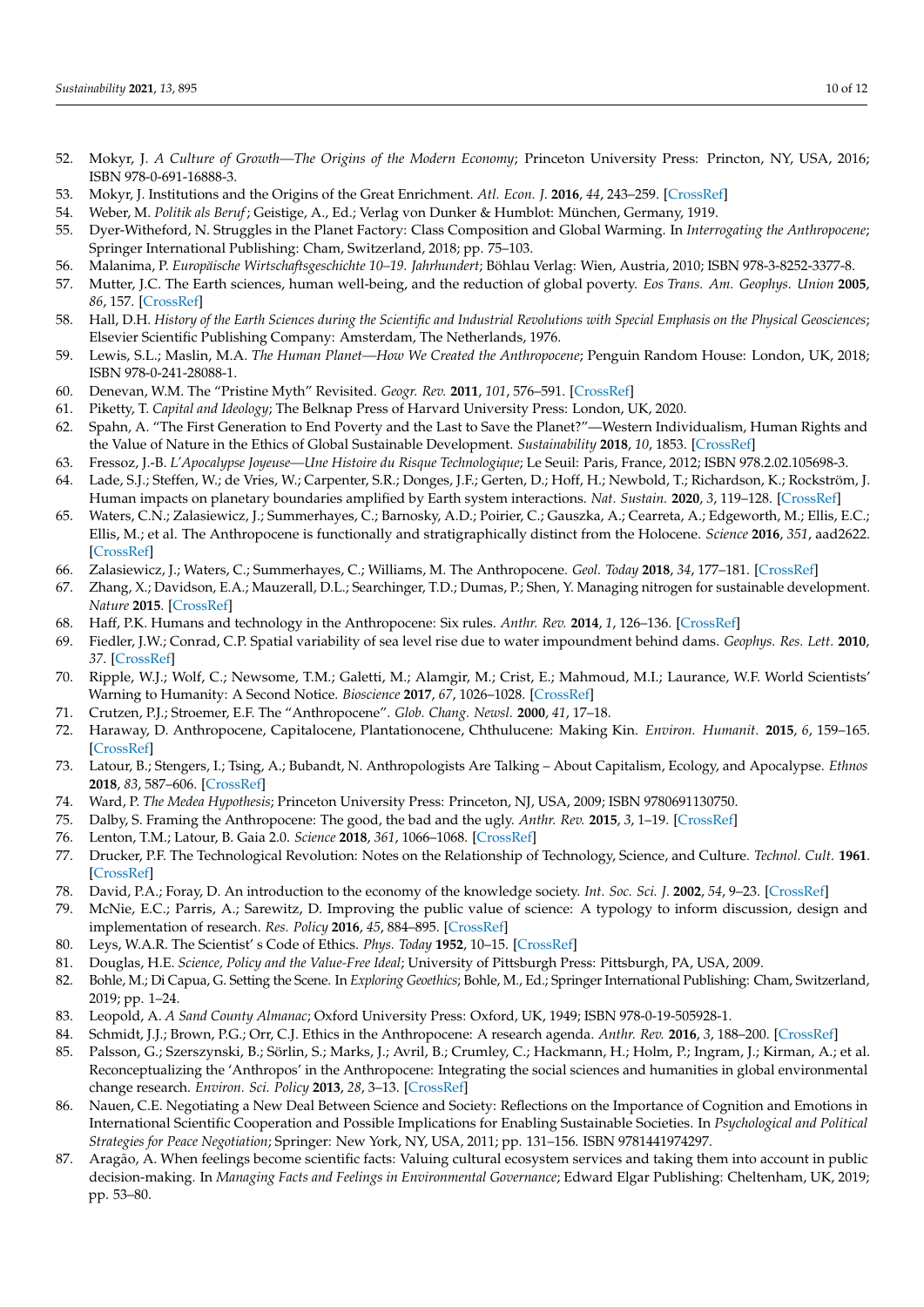- <span id="page-10-0"></span>88. Roberts, R. Narrative Ethics. *Philos. Compass* **2012**, *7*, 174–182. [\[CrossRef\]](http://doi.org/10.1111/j.1747-9991.2011.00472.x)
- <span id="page-10-1"></span>89. Matteucci, R.; Gosso, G.; Peppoloni, S.; Piacente, S.; Wasowski, J.; Matteucci, R.; Gosso, G.; Peppoloni, S.; Piacente, S.; Wasowski, J.; et al. The "Geoethical Promise": A Proposal. *Ital. Fed. Earth Sci.* **2014**, *37*, 190–191. [\[CrossRef\]](http://doi.org/10.18814/epiiugs/2014/v37i3/004) [\[PubMed\]](http://www.ncbi.nlm.nih.gov/pubmed/27362239)
- <span id="page-10-2"></span>90. Di Capua, G.; Peppoloni, S.; Bobrowsky, P. The Cape Town Statement on Geoethics. *Ann. Geophys.* **2017**, *60*, 1–6. [\[CrossRef\]](http://doi.org/10.4401/ag-7553)
- <span id="page-10-3"></span>91. Anonymous. The 'Anthropocene Proposal': A Possible Quandary and A Work-Around. Available online: [https://www.mdpi.](https://www.mdpi.com/2571-550X/2/2/19/review_report) [com/2571-550X/2/2/19/review\\_report](https://www.mdpi.com/2571-550X/2/2/19/review_report) (accessed on 16 January 2021).
- <span id="page-10-4"></span>92. Barr, S.M. *Geoscience Canada*; Geological Association of Canada: Newfoundland, Canada, 2005; pp. 97–102.
- <span id="page-10-5"></span>93. de Mulder, E.F.J.; Nield, T.; Derbyshire, E. The International Year of Planet Earth (2007–2009): Earth Sciences for Society. *Lead. Edge* **2007**, *26*, 1302–1304. [\[CrossRef\]](http://doi.org/10.1190/1.2794392)
- <span id="page-10-6"></span>94. Cronin, V. Engineering geology must be dominated by a public-safety-based ethic. In Proceedings of the Geological Society of America, Abstracts with Programs, San Diego, CA, US; 1991; Volume 23, p. A41.
- 95. Cronin, V. On the seismic activity of the Malibu Coast Fault Zone, and other ethical problems in engineering geoscience. In Proceedings of the 1992 Annual Meeting of the Geological Society of America (GSA), Cincinatti, OH, USA, 1992; Volume 24, p. A284.
- <span id="page-10-7"></span>96. Savolainen, K. Education and Human Rights: New Priorities. In *Adult Education for International Understanding, Human Rights and Peace*; Report of the Workshop held at UIE, Hamburg, 18–19 April 1991; Unesco Institute for Education: Hamburg, Germany, 1992; pp. 43–48.
- <span id="page-10-8"></span>97. Nwankwoala, H.O. Geoethics as an Emerging Discipline: Perspectives, Ethical Challenges and Prospects. *Earth Sci. Malaysia* **2019**, *3*, 1–8. [\[CrossRef\]](http://doi.org/10.26480/esmy.01.2019.01.08)
- <span id="page-10-9"></span>98. Stoddard, E.W.; Cornwell, G.H. Peripheral Visions: Towards a Geoethics of Citizenship. *Lib. Educ.* **2003**, *89*, 44–51.
- <span id="page-10-10"></span>99. Harley, J. Cartography, Ethics and Social Theory. *Cartogr. Int. J. Geogr. Inf. Geovisualization* **1990**, *27*, 1–23. [\[CrossRef\]](http://doi.org/10.3138/C211-1512-0603-XJ14)
- 100. Crampton, J. The Ethics of GIS. *Cartogr. Geogr. Inf. Syst.* **1995**, *22*, 84–89. [\[CrossRef\]](http://doi.org/10.1559/152304095782540546)
- 101. Brennetot, A. Pour une geoethique. Elements d'analyse des conceptions de la justice spatiale. *Espac. Geogr.* **2010**, *39*, 75–88. [\[CrossRef\]](http://doi.org/10.3917/eg.391.0075)
- 102. Sánchez Guitián, N. La aceptación social del tracking desde la geoética. *Rev. Obras Publicas* **2013**, *160*, 61–64.
- <span id="page-10-11"></span>103. Lynn, W.S. Animals, Ethics and Geography. In *Animal Geographics: Plan, Politics and Identity in the Nature-Cultural Borderlands*; Verso: London, UK, 1998; pp. 280–298.
- <span id="page-10-12"></span>104. Frodeman, R. *Geo-Logic: Breaking Ground between Philosophy and the Earth Sciences*; State University of New York Press: Albany, NY, USA, 2003.
- <span id="page-10-13"></span>105. Frodeman, R. Hermeneutics in the Field: The Philosophy of Geology. In *The Multidimensionality of Hermeneutic Phenomenology. Contributions to Phenomenology (In Cooperation with The Center for Advanced Research in Phenomenology)*; Babich, B., Ginev, D., Eds.; Springer International Publishing: Cham, Switzerland, 2014; Volume 70, pp. 69–79.
- <span id="page-10-14"></span>106. Cutchin, M.P. Ethics and geography: Continuity and emerging syntheses. *Prog. Hum. Geogr.* **2002**, *26*, 656–664. [\[CrossRef\]](http://doi.org/10.1191/0309132502ph393pr)
- <span id="page-10-15"></span>107. Forbes, W.; Lindquist, C. Philosophical, Professional, and Environmental Ethic. *J. For.* **2000**, *98*, 4–10.
- <span id="page-10-16"></span>108. Nikitina, N. *Geoethics: Theory, Principles, Problems*; Geoinformmark Ltd.: Moscow, Rassia, 2016; ISBN 978-5-98877-061-9.
- <span id="page-10-17"></span>109. Acevedo, R.D.; Martínez-Frias, J. (Eds.) *Geoethics in Latin America*; The Latin American Studies Book Series; Springer International Publishing: Cham, Switzerland, 2018; ISBN 978-3-319-75372-0.
- <span id="page-10-18"></span>110. Byrska-Rapała, A. Geoetyka a społeczna odpowiedzialność przemysłu surowców energetycznych. Zarządzanie Finans. 2008, *24*, 41–52.
- <span id="page-10-19"></span>111. Martínez-Frías, J. Geoethics: Proposal of a Geosciences-Oriented Formal Definition and Future Planetary Perspectives. Available online: [http://tierra.rediris.es/documentos/Geoethics\\_Tierra\\_Network\\_2008.pdf](http://tierra.rediris.es/documentos/Geoethics_Tierra_Network_2008.pdf) (accessed on 16 January 2021).
- <span id="page-10-20"></span>112. Anonymous Découvrir la Géoéthique à Travers le Territoire Brésilien: Justice et Injustice Spatiales. Available online: [http://cafe](http://cafe-geo.net/decouvrir-la-geoethique-a-travers-le-territoire-bresilien-justice-et-injustice-spatiales/)[geo.net/decouvrir-la-geoethique-a-travers-le-territoire-bresilien-justice-et-injustice-spatiales/](http://cafe-geo.net/decouvrir-la-geoethique-a-travers-le-territoire-bresilien-justice-et-injustice-spatiales/) (accessed on 27 September 2020).
- <span id="page-10-21"></span>113. Kopnina, H. Environmental justice and biospheric egalitarianism: Reflecting on a normative-philosophical view of human-nature relationship. *Earth Perspect.* **2014**, *1*, 8. [\[CrossRef\]](http://doi.org/10.1186/2194-6434-1-8)
- <span id="page-10-22"></span>114. Vasconcelos, C.; Schneider-Vos, S.; Peppoloni, S. *Teaching Resources for Higher Education Geoethics*; Vasconcelos, C., Orion, N., Ben-Shalom, R., Eds.; University of Porto: Porto, Portugal, 2020; ISBN 9789897462542.
- <span id="page-10-23"></span>115. Abrunhosa, M.; Chambel, A.; Peppoloni, S.; Chaminé, H.I. (Eds.) *Advances in Geoethics and Groundwater Management: Theory and Practice for a Sustainable Development*; Springer International Publishing: Cham, Switzerland, 2021.
- <span id="page-10-24"></span>116. Bohle, M.; Ellis, E. Furthering Ethical Requirements for Applied Earth Science. *Ann. Geophys.* **2017**, *60*. [\[CrossRef\]](http://doi.org/10.4401/ag-7401)
- <span id="page-10-25"></span>117. Solarino, S.; Lollino, G. *Engineering Geology for Society and Territory—Volume 7*; Lollino, G., Arattano, M., Giardino, M., Oliveira, R., Peppoloni, S., Eds.; Springer International Publishing: Cham, Switzerland, 2014; Volume 7, ISBN 978-3-319-09302-4.
- <span id="page-10-26"></span>118. Castree, N. Speaking for the 'people disciplines': Global change science and its human dimensions. *Anthr. Rev.* **2017**, *4*, 160–182. [\[CrossRef\]](http://doi.org/10.1177/2053019617734249)
- <span id="page-10-27"></span>119. Bohle, M.; Sibilla, A.; Casals I Graells, R. A Concept of Society-Earth-Centric Narratives. *Ann. Geophys.* **2017**, *60*. [\[CrossRef\]](http://doi.org/10.4401/ag-7358)
- <span id="page-10-28"></span>120. Wright, J.K. Terrae Incognitae: The Place of the Imagination in Geography. *Ann. Assoc. Am. Geogr.* **1947**, *37*, 1–15. [\[CrossRef\]](http://doi.org/10.1080/00045604709351940)
- <span id="page-10-29"></span>121. Braslavska, O.V.; Kyselov, I.O.; Rudyi, R.M.; Kyseliova, O.O.; Udovenko, I.O. Philosophical geography: Establishment, development, formation of scientific foundations. *J. Geol. Geogr. Geoecology* **2020**, *29*, 460–470. [\[CrossRef\]](http://doi.org/10.15421/112041)
- <span id="page-10-30"></span>122. Jonas, H. The Concept of Responsibility: An Inquiry into the Foundations of an Ethics for Our Age. In *The Roots of Ethics*; Callahan, D., Engelhardt, H., Eds.; Springer: Boston, MA, USA, 1981; pp. 45–74.